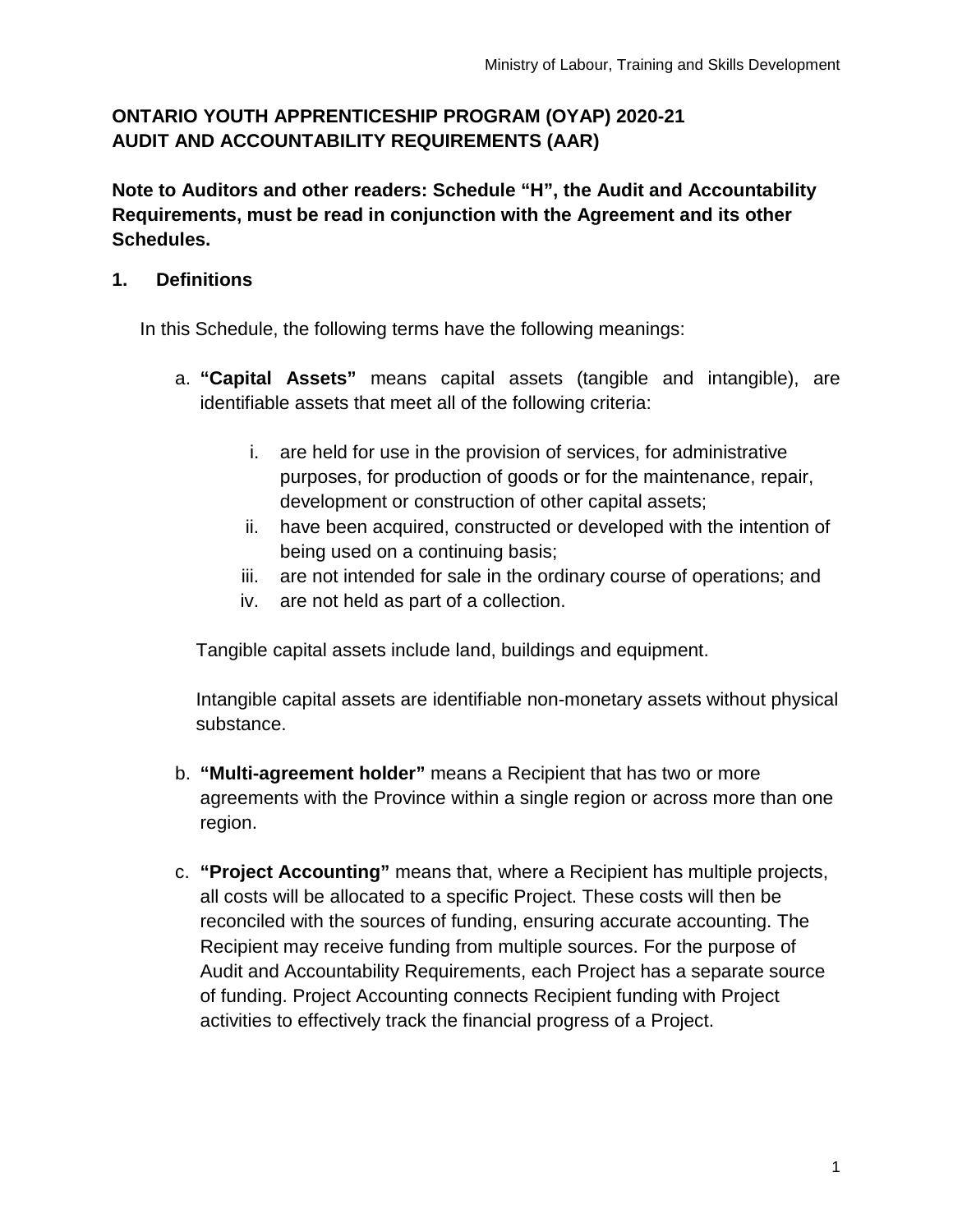# **2. Funding Categories**

### a. **Administration Costs**

Administration Costs include:

- i. office supplies, stationery, printing, telephone, postage costs and travel costs associated with managing the Project and in general administrative operation of the Project.
- ii. staff travel costs within Ontario, where the expenditure represents a reimbursement of actual travel expenses incurred in conducting business related to delivery of OYAP, including food and accommodation.

Notes: Administration Costs allocated to the Project shall not exceed 15% of the Funds.

## b. **Salaries/Wages/Benefits Costs**

Salaries/Wages/Benefits Costs include:

i. OYAP Coordinator

Each DSB must have an OYAP Coordinator. The percentage of the coordinator's salary and benefits apportioned to OYAP must align with time spent on OYAP delivery and performance targets. OYAP funds may not be used to supplement salary costs related to other programs/roles (e.g., Specialist High Skills Majors, School College Work Initiative, and cooperative education); and,

Note: In order to effectively deliver and administer OYAP, provide information and oversight to DSB staff, and coordinate with the Province's staff, the Province expects OYAP Coordinators to have previous experience and knowledge related to the trades/ apprenticeship. For example, the person may be a journeyperson or tradesperson, may have taught a trade in a co-operative education program, or may have managed co-op or other trade-related programs.

ii. Administrative Support

Note: Total salaries and benefits may be up to 55% of the total budget (including special projects but not special request-transportation).

#### c. **Professional Development Costs**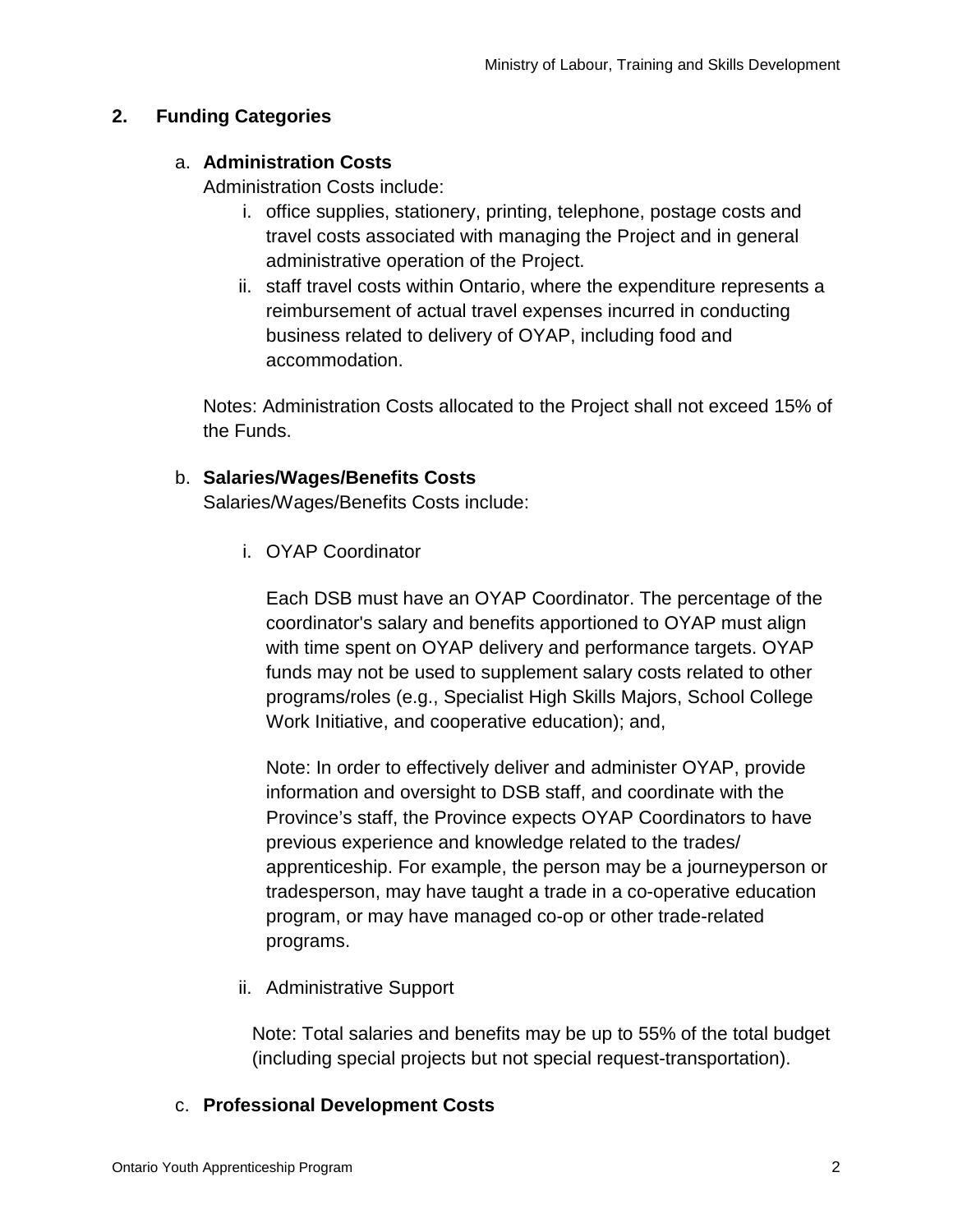Professional Development Costs include:

- i. Events or Conferences Costs for events and conferences to provide professional development directly related to OYAP for DSB staff, teachers and guidance counsellors, including travel and accommodation.
- ii. Professional Memberships Costs for professional memberships or annual dues to associations such as regional OYAP Coordinators' associations.

Note: Professional Development Costs allocated to the Project shall not exceed 10% of the Funds.

### d. **Special Project Costs**

Special Project Costs include costs for Special Project for Girls, Special Project for Indigenous Students and Special Project for Community Outreach:

## i. **Special Project for Girls**

DSBs may request up to 15% of their base allocation, to a maximum of \$20,000, for activities or events that promote trades in which women are historically under-represented and that support female students engaged in those trades in OYAP. See below for a list of trades.

Activities eligible under this may include:

- 1. promotion of these trades to girls within schools or the greater community, including events in which girls have an opportunity to learn about these trades and, if possible, meet female journeypersons or apprentices (costs for events include promotion, materials, travel, meals); and,
- 2. gender awareness training related to careers, with a focus on the trades, to students, teachers, guidance counselors, parents, and employers who provide placements for Participants.

DSBs will report on these outcomes in their interim and final program reports:

- 1. details of activities or events and number of people who attended;
- 2. number of girls enrolled in OYAP in trades that are historically under-represented by women; and
- 3. 2-3 success stories.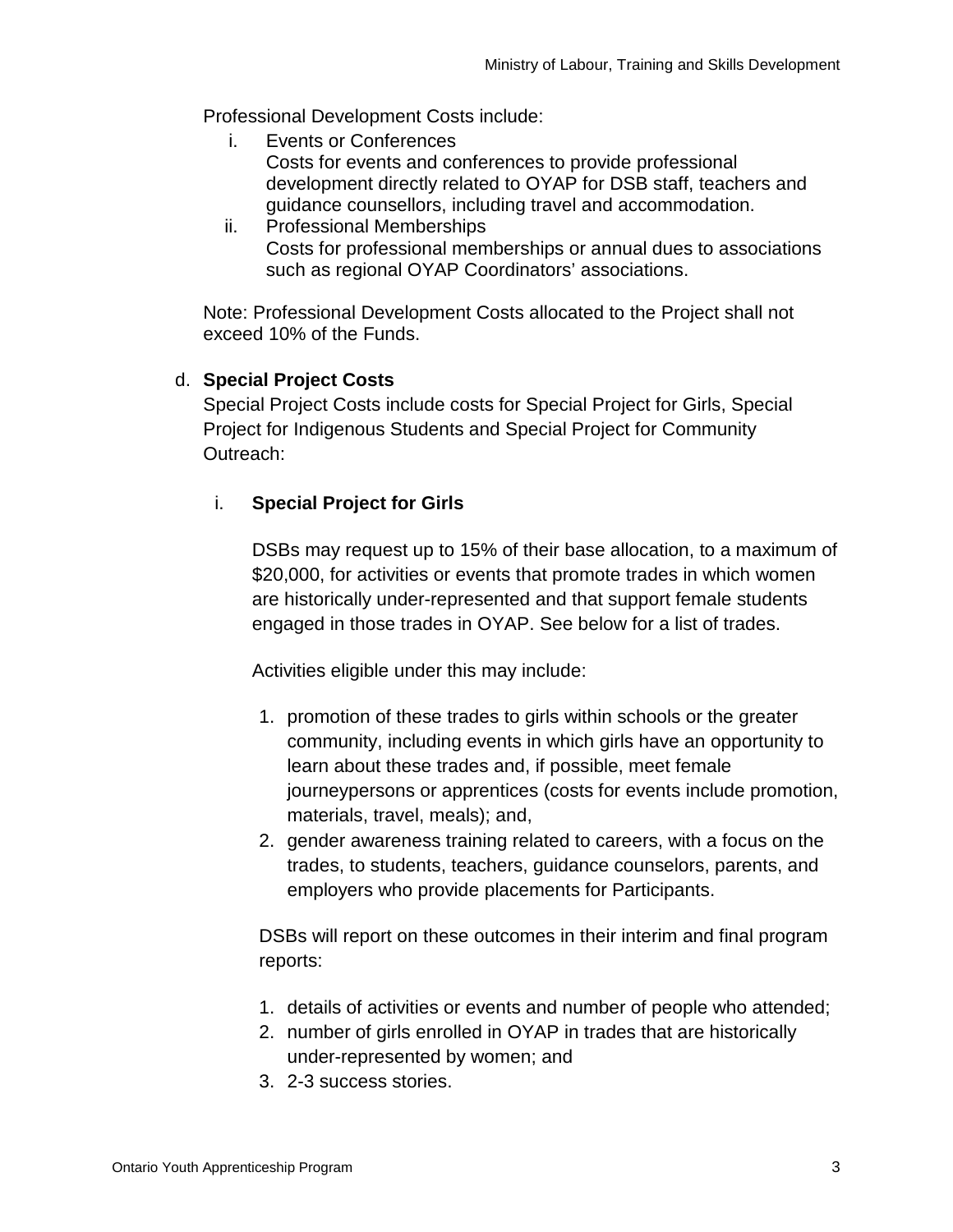Special project activities will focus on the high demand trades in which women are under-represented, listed below, and will include information about the apprenticeship pathway. DSBs may choose to focus on one trade or several.

| <b>Trade Code</b> | <b>Trade Name</b>                                   |
|-------------------|-----------------------------------------------------|
| 310S              | Automotive Service Technician                       |
| 450A              | <b>Construction Craft Worker</b>                    |
| 309A              | Electrician: Construction and Maintenance           |
| 309C              | Electrician: Domestic and Rural                     |
| 403A              | <b>General Carpenter</b>                            |
| 429A              | <b>General Machinist</b>                            |
| 421A              | <b>Heavy Duty Equipment Technician</b>              |
| 442A              | <b>Industrial Electrician</b>                       |
| 433A              | <b>Industrial Mechanic Millwright</b>               |
| 306A              | Plumber                                             |
| 313A              | Refrigeration and Air Conditioning Systems Mechanic |
| 308A              | <b>Sheet Metal Worker</b>                           |
| 310T              | <b>Truck and Coach Technician</b>                   |
| 456A              | Welder                                              |

Note: Funding in this category may not be moved to other categories.

#### ii. **Special Project for Indigenous Students**

DSBs may request up to 15% of their base allocation, to a maximum of \$20,000, for activities or events to promote apprenticeship trades to Indigenous students.

Activities eligible under this will meet the following criteria:

- 1. partnership with local Indigenous partners when developing local events to ensure that content is culturally appropriate;
- 2. events will have components of Indigenous culture, for example, language, worldview, ways of learning, or customs;
- 3. where possible, projects will provide opportunities for Indigenous students to engage with Indigenous mentors or elders, and Indigenous apprentices or journeypersons; and,
- 4. events will include information about the apprenticeship pathway. DSBs will report on these outcomes in their interim and final project reports: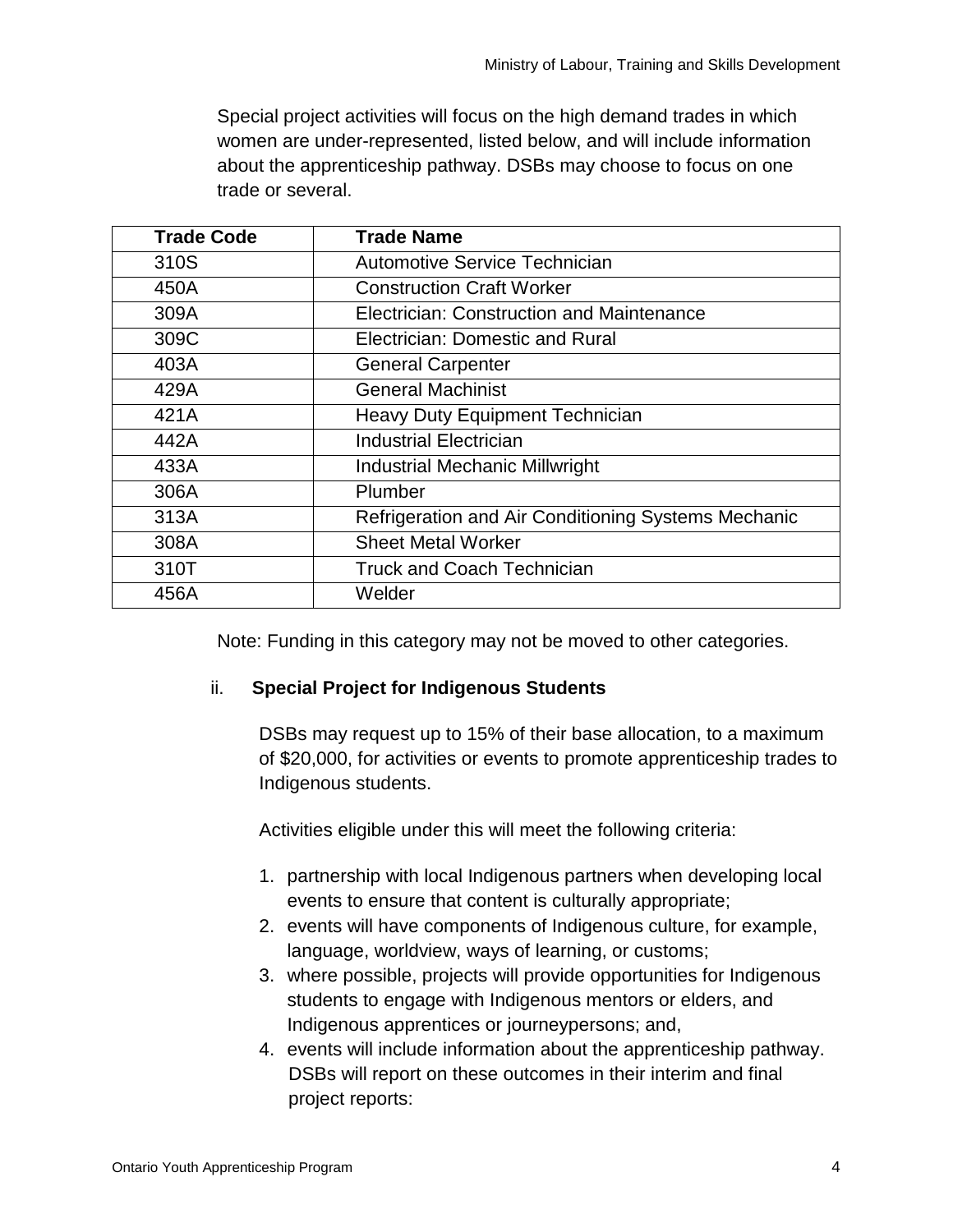- 1. details of activities or events and number of Indigenous students who attended; and,
- 2. 2-3 success stories.

Note: Funding in this category may not be moved to other categories.

### iii. **Special Project for Community Outreach**

DSBs may request up to 10% of their base allocation, to a maximum of \$10,000, for activities or events that to promote OYAP participation and apprenticeship trades to students, parents, educators or employers.

Activities eligible under this will meet the following criteria:

- Targeted, have clear goals, and address a gap in existing promotional activities;
- Locally focussed (school board/ schools and area);
- Not broad in scope nor duplicate provincial-level promotional initiatives (e.g. ministry skilled trades/ apprenticeship awareness campaigns); and
- Include a range of grade levels and/ or schools, spanning K-12, informed by local level data, planning and OYAP goals.

Note: Funding in this category may not be moved to other categories.

#### e. **Support Costs**

Support costs include Program Support Costs and Student Support Costs:

#### i. **Program Support Costs**

1. Communications and Marketing Costs

All communications and marketing costs associated with the program such as advertising (print, radio, web-based, etc.), information or in-service sessions (e.g. EOIS-APPR training), newsletters, websites, etc.

Note: Costs for promotional merchandise (e.g. pens, mugs, tshirts, etc.) shall not exceed 3% of the total budget.

2. Special Events (Students and Employers)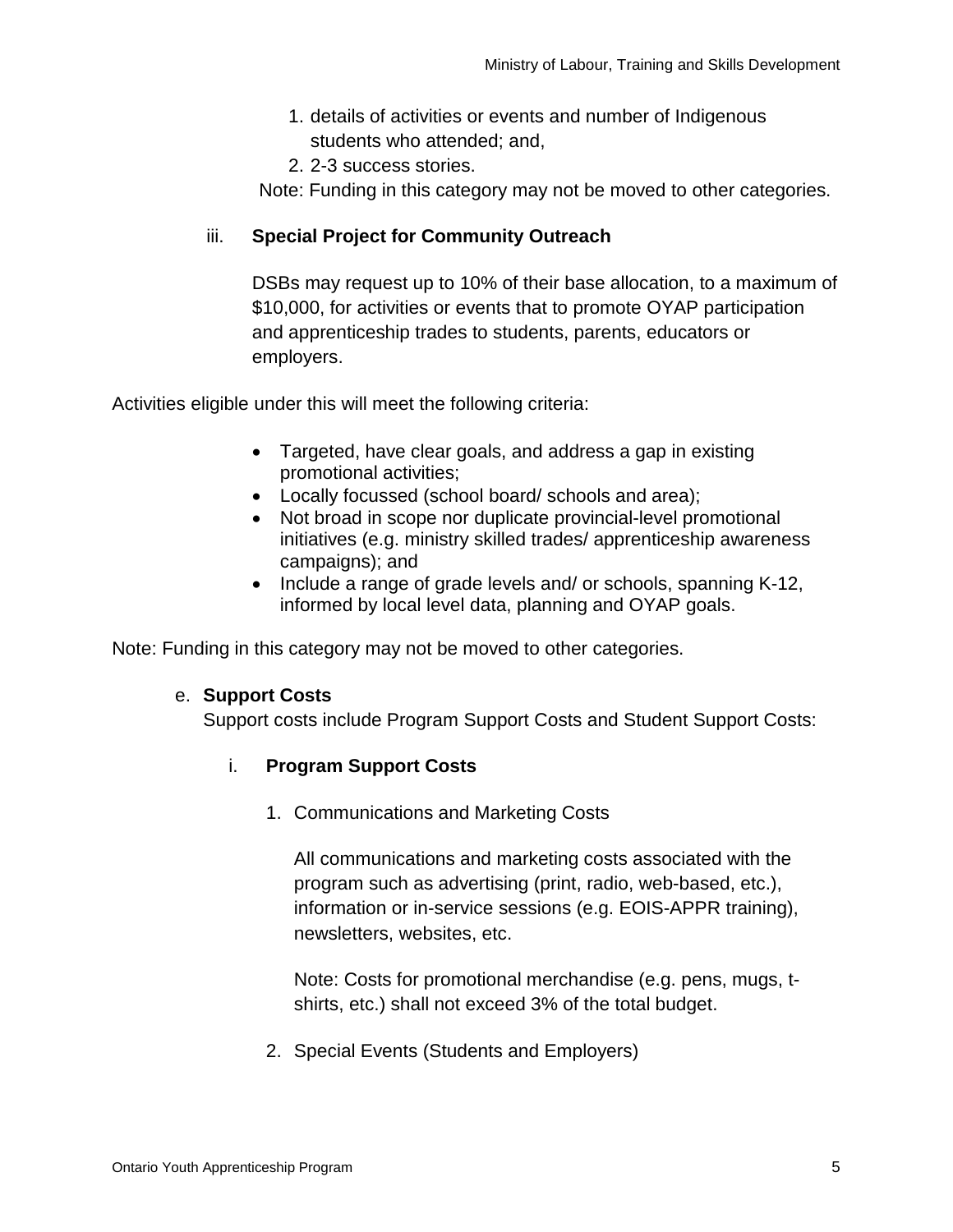Costs related to special events such as student and employer recognition events, skills competitions or demonstrations (e.g. Skills Canada-Ontario), workshops and tours, including travel, accommodation, meals and registration or affiliation fees.

Note: Use of OYAP funding to provide financial awards to students is not permitted.

#### ii. **Student Support Costs**

1. Safety Equipment

Purchase of safety equipment for Participants' use at the work placement site (i.e. only equipment that are required by regulation or by the employer where the employer has set additional health and safety standards, such as personal protective equipment including hard hats, safety glasses and safety boots).

2. Safety Training

Costs for safety training which are directly related to Participants' work placements and related to safety (for the safety of the Participants at the work placement site).

Note: The purchase or lease of equipment for classroom use or special events is not permitted.

3. Transportation

Participants' transportation to and from the work placement site and to and from a provincially funded Level 1 Apprenticeship Inclass Training where there is a demonstrable need. The Recipient will ensure that:

- a. costs are not provided for activities already funded by other government funded programs (e.g. School College Work Initiative);
- b. the most affordable means of transportation (i.e. public transit) are arranged for the Participants, where possible; and
- c. costs are reduced where possible (e.g. provide one-day public transit tickets instead of monthly passes).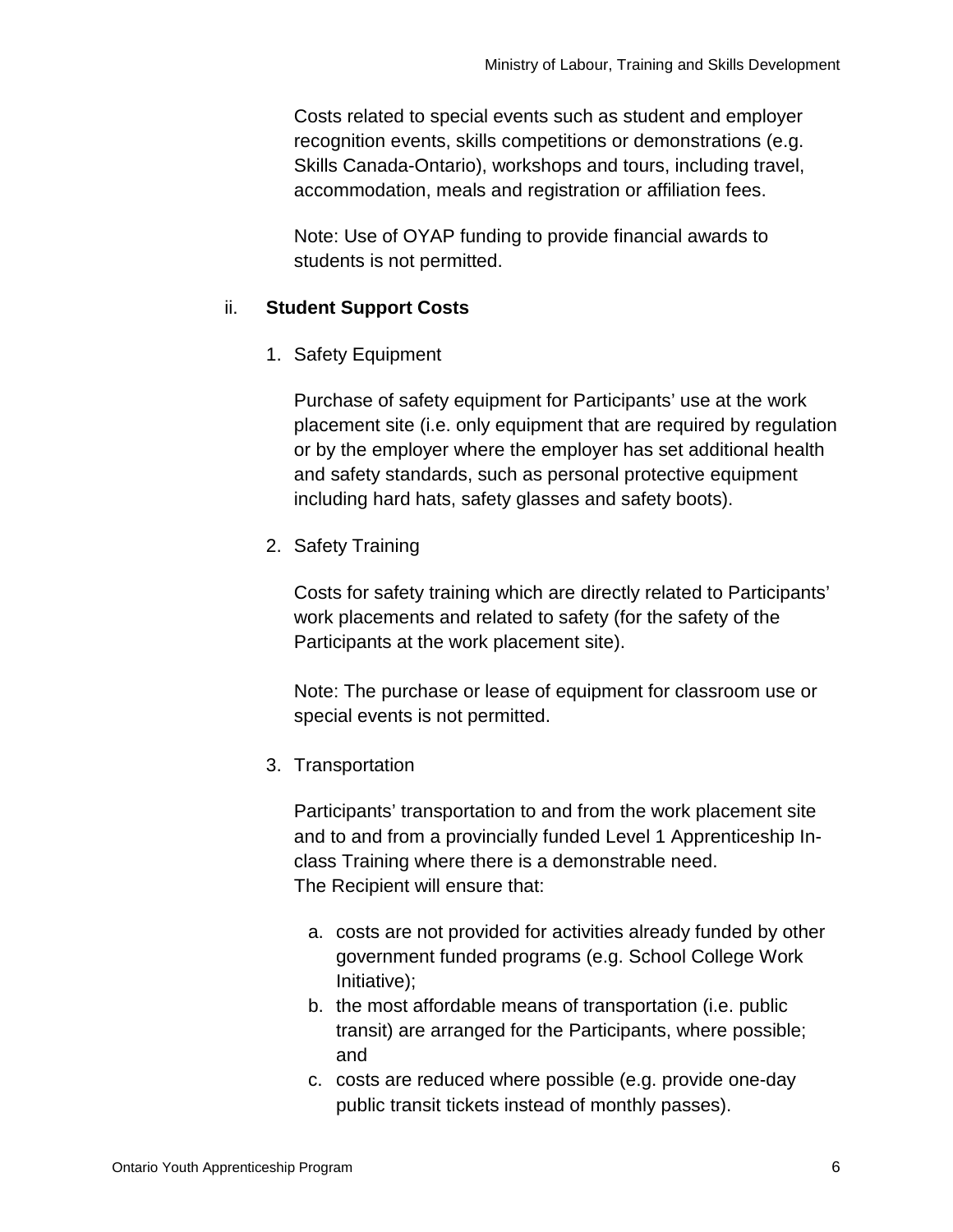4. Exemption Test Fees

Any applicable fees for writing apprenticeship Exemption Tests by Participants.

# f. **Special Transportation Costs**

Additional transportation funding for student needs as described in the Transportation category under e.ii.3 Transportation Costs of Program Support Costs above for DSBs with high transportation needs due to geography or lack of public transportation.

Note: Funding in this category may not be moved to other categories.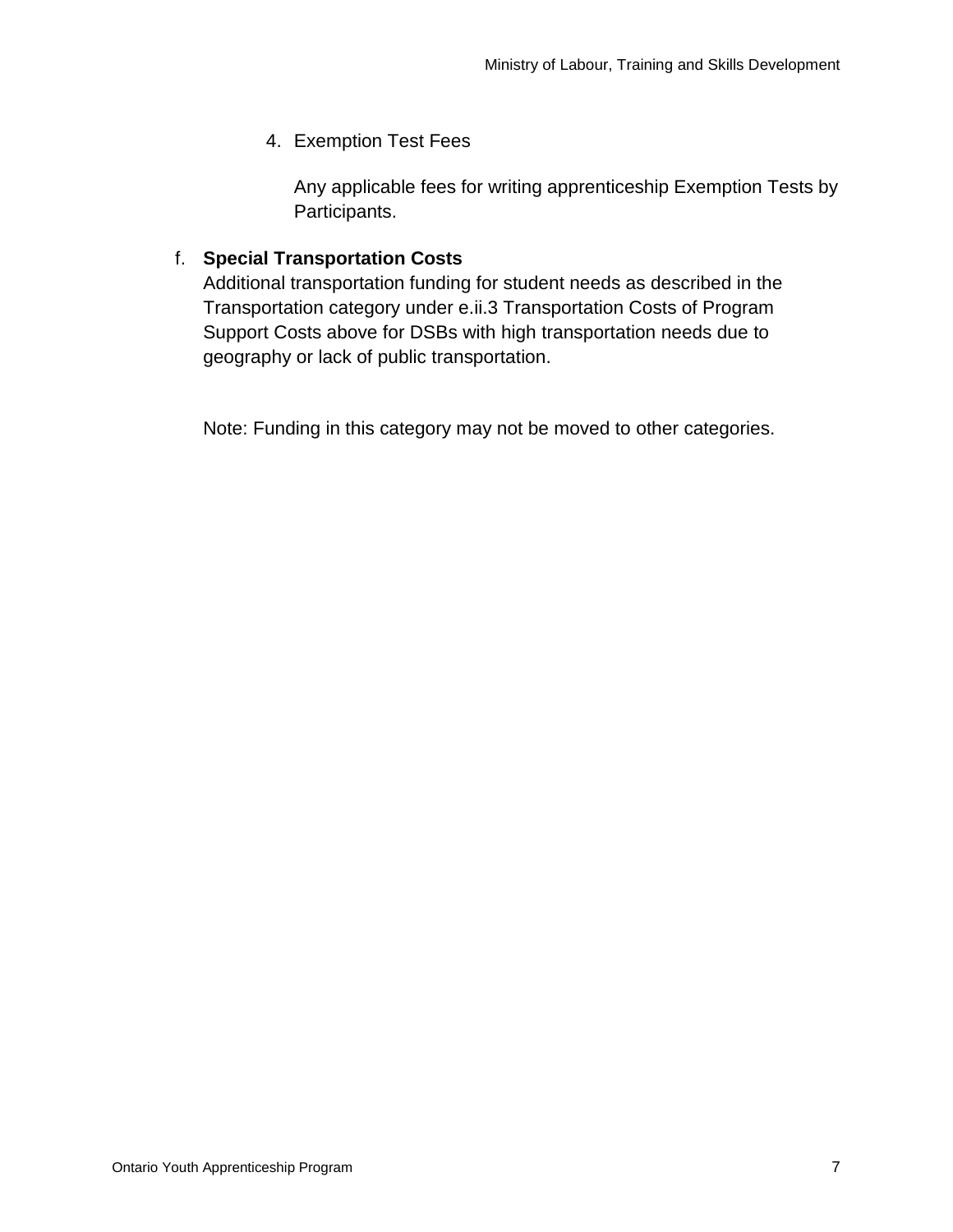# **3. Financial Considerations**

## a. **Funds**

Recipient's use of Funds is also subject to the following limits:

- i. Funds are for the direct delivery of all components of the Project. Costs related to the provision of the Project that would be considered part of a Recipient's day-to-day operations.
- ii. Funds are allocated against an identified level of activity.
- iii. Funds are to be expended by **August 31, 2021**.
- iv. In situations of co-location of the Project with other programs and services, Project funds will only be used to cover costs directly related to the delivery of the Project; this will be managed by applying Project Accounting principles.
- v. Funds cannot be used for major capital expenditures, such as the purchase or construction of facilities and equipment.
- vi. Funds cannot be used to lease space, purchase or lease nonsafety equipment, or purchase equipment for classroom use or for use related to special events. Funding cannot be used to purchase safety equipment which is the responsibility of employers to purchase and make available to their employees or apprentices for use at the work site.
- vii. The Recipient will not transfer funds between budget lines (as set out in Schedule "D") unless it obtains the prior written consent of the Province but may shift funds within a category (as set out in the Statement of Revenue and Expenditures posted on the EOPG).
- viii. The Recipient should not anticipate additional funds, although the Recipient should discuss any issues with the Province.
- ix. Prior written approval of the Province is required for travel outside Ontario.
- x. Administration Costs recognize costs necessary for operating an organization but not directly associated with the delivery of the Project (for example, a portion of the salaries and benefits of the Executive Director, IT, and financial staff who work for the entire organization calculated according to the portion of their time dedicated to administrative functions that support the Project).
- xi. Funds cannot be used for termination, severance costs and bonuses.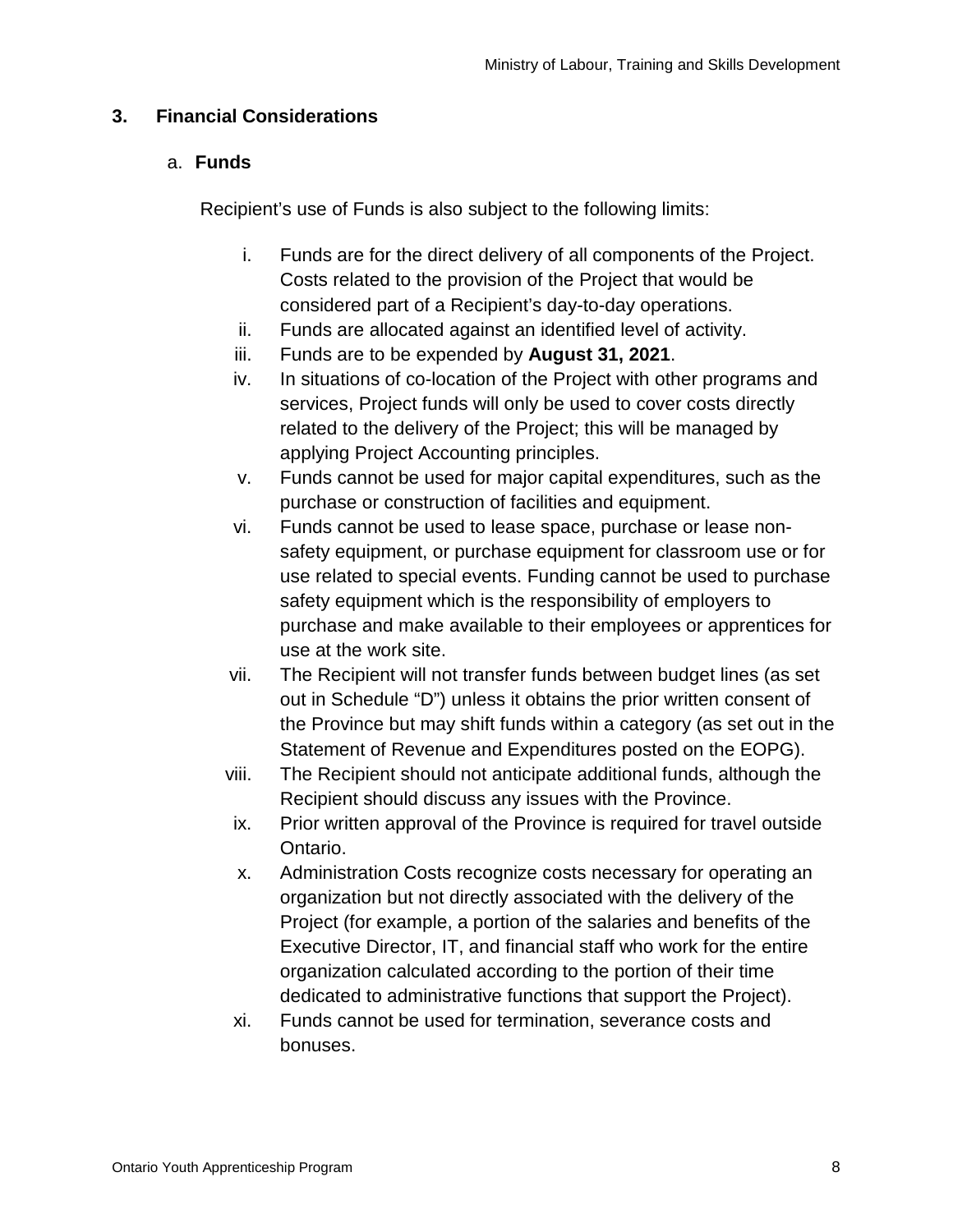### b. **Interest Earned**

The Agreement sets out the requirements on Interest Earned.

If the Recipient fails to identify interest earned in the Estimate of Expenditure Report (EER) and the Statement of Revenue and Expenditure Report (SRER), then the following applies:

- i. The Province will deem interest to have been earned based on the average of unspent Funds reported on the EER and the SRER using the current interest rate charged by the Province of Ontario on accounts receivable. This deemed interest amount will be considered revenue of the Recipient for the purposes of the EER and the SRER; and,
- ii. Such failure will be considered an Event of Default in accordance with section A12.1 of the Agreement.

### c. **Bank Account**

The Agreement sets out the requirements regarding deposit of the Funds into an interest-bearing account in A4.4 of the Agreement.

Although maintaining a separate bank account for Funds received from the Province is not a requirement under the Agreement, it is a strongly recommended practice.

#### d. **Capital Assets**

The Recipient is not required to report capital asset expenditures to the Province. However, the Recipient will maintain a separate record of capital asset expenditures for audit purposes in accordance with Article A7.3 of the Agreement.

#### e. **Disposition of Assets**

The Agreement sets out the requirements on Disposition of Assets.

Any money earned on the disposition of assets will be reported on the SRER (and any other reports specified by the Province) in the period when disposition of the asset occurs.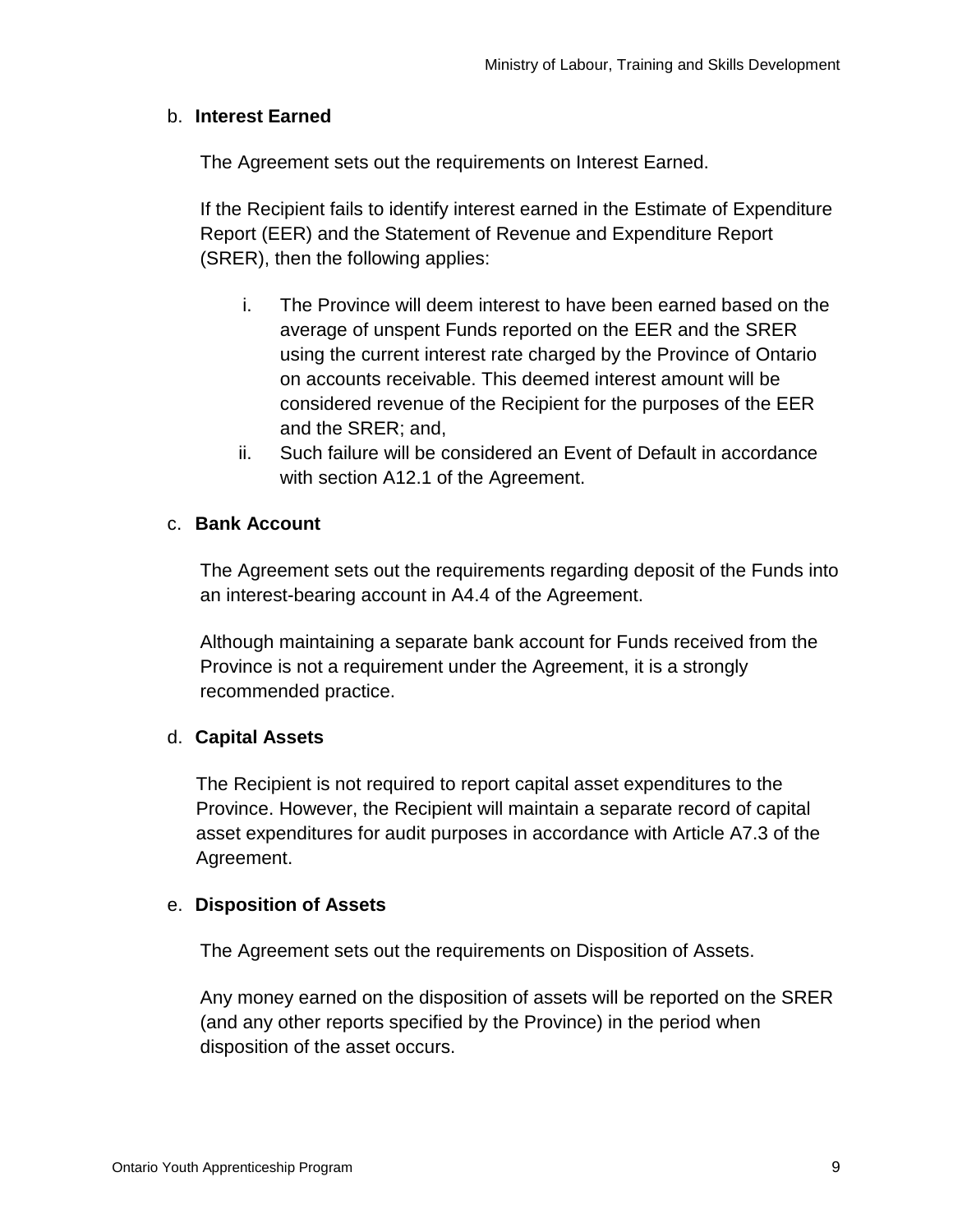# f. **Deficits**

The Recipient is accountable for managing the Funds and required to remain within its approved site allocations (per Schedule "D" of the Agreement). The Recipient will request prior written approval from the Province for an anticipated over-expenditure. Each request will be individually evaluated. The Recipient will enclose copies of overspending approval documents from the Province with their financial reports (for example, EER or SRER as requested by the Province.

# g. **Tax Rebates**

Reporting Province program expenditures net of tax rebates:

The Recipient will report all program expenditures net of any tax rebates or input tax credits.

### **Sample**

| Amount Recipient spent on goods/services               |           | \$100.00 |
|--------------------------------------------------------|-----------|----------|
| Amount of tax paid (example 13%)                       | \$13.00   |          |
| Less amount of tax rebate claimed (where rebate equals | $-$10.40$ |          |
| 80%)                                                   |           |          |
| Amount of tax expenditure                              | \$2.60    |          |
| Amount reported as Province Project expenditure        |           | \$102.60 |

## **4. Instructions for Reports Required**

Reports are complete if they are signed by a person with authority to bind the Recipient. Payments will be delayed if complete Reports are not received by identified due dates as directed by and in the form required by the Province.

## a. **Estimate of Expenditure Report (EER)**

The Recipient will submit to the Province EER as required for **each site as set out in Schedule "D" and in accordance with the instructions set out in Schedule "F"**. The EER will identify the total expenditure for the defined period for each site using the best information available at the time.

The Province will provide the Recipient with a template for the EER. The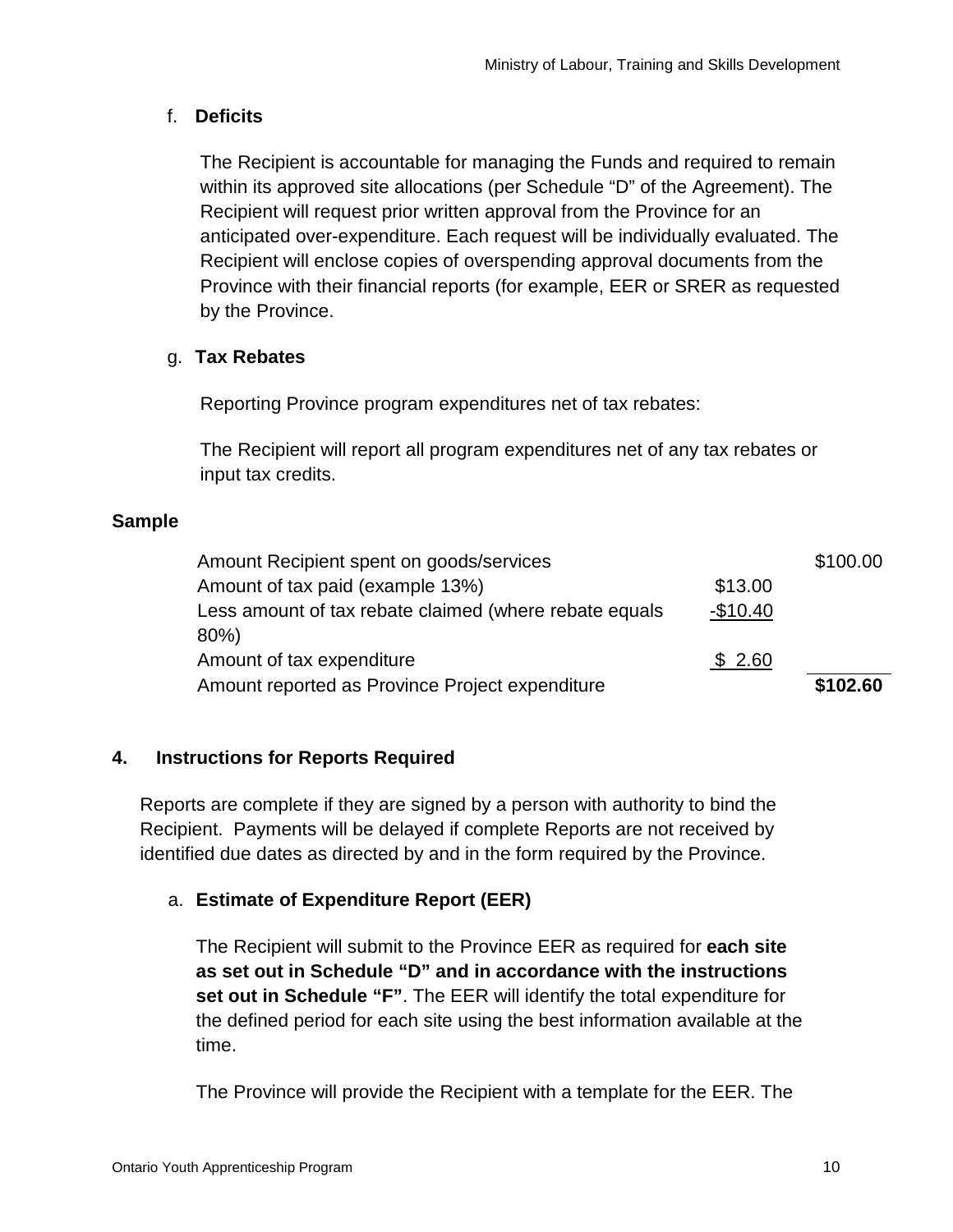Recipient will complete the EER as directed by and in the form required by the Province on the EOPG.

The Province may adjust payments based on the EER received during the year.

# b. **Statement of Revenue and Expenditure Report (SRER)**

The Recipient will submit to the Province SRER as required for **each site as set out in Schedule "D" and in accordance with the instructions set out in Schedule "F".** The SRER is used as the basis for the Province's annual Reconciliation Report.

The Province will provide the Recipient with a template for the SRER. The Recipient will complete the SRER as directed by and in the form required by the Province on the EOPG.

The SRER will verify that:

- i. Funds have been applied to costs directly related to the Project;
- ii. Shared costs have been properly apportioned to the Project using Project Accounting principles;
- iii. Funds received or expended in prior years for a similar project have not been included;
- iv. Funds and expenditures from other sources have not been included in the Report;
- v. Project reported expenditures are net of tax rebates, credits and refunds referred to in section A4.6 of the Agreement;
- vi. Interest earned on Funds has been credited to the Project;
- vii. Money earned on the disposition of assets has been credited to the Project and maintained in an interest-bearing bank account; and
- viii. Funds that were provided to the Recipient before the Recipient's immediate need for them were placed in an interest-bearing bank account in the name of the Recipient at a Canadian financial institution.

## c. **Auditor's Report**

The Recipient will obtain an Auditor's Report when the Maximum Funds (set out in Schedule "B" of the Agreement) total \$150,000 or more. The audit of the SRER will be conducted by an external auditor in accordance with Canadian Generally Accepted Auditing Standards. The auditor should verify, at a minimum,